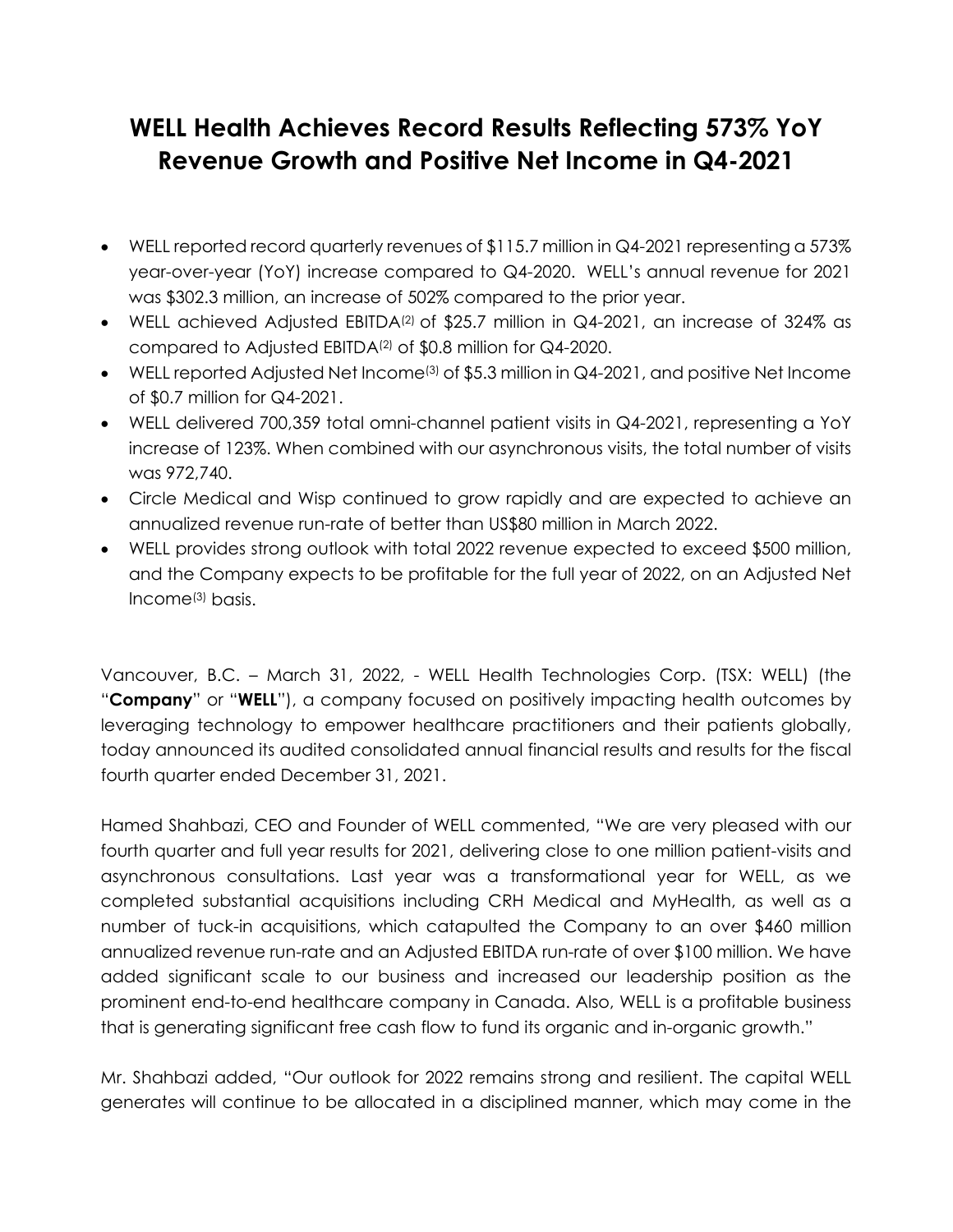form of further acquisitions, share repurchases, or to accelerate organic growth. We are looking forward to continuing to deliver strong results in the next few quarters, with sustained organic growth."

# **Fiscal 2021 Annual Financial Highlights:**

- Total revenue for the year ended December 31, 2021 was \$302.3 million, compared to total revenue of \$50.2 million for the prior year, an increase of 502% driven by acquisitions during the past year and organic growth.
- WELL achieved Virtual Services revenues of \$75.6 million for the year ended December 31, 2021, representing an increase of 460% as compared to Virtual Services revenue of \$13.5 million in the prior year
- WELL achieved record Adjusted Gross Profit<sup>(1)</sup> of \$153.7 million, representing 624% growth compared to Adjusted Gross Profit<sup>(1)</sup> of \$21.2 million in the prior year. WELL achieved record Adjusted Gross Margin<sup>(1)</sup> percentage of 50.8% for the year ended December 31, 2021 compared to Adjusted Gross Margin(1) percentage of 42.2% in the prior year. The increase in Adjusted Gross Margin<sup>(1)</sup> percentage is mainly due to the addition of higher margin CRH, MyHealth and other new Virtual services revenue over the past year.
- Adjusted EBITDA<sup>(2)</sup> was \$60.4 million for the year ended December 31, 2021, compared to Adjusted EBITDA(2) of \$0.2 million in the prior year.
- Adjusted Net Income<sup>(3)</sup> was \$16.0 million, or \$0.08 per share, for the year ended December 31, 2021, compared to Adjusted Net Loss(3) of \$1.3 million, or a loss of \$0.01 per share in the prior year.

# **Fourth Quarter 2021 Financial Highlights**:

- WELL achieved record quarterly revenue of \$115.7 million in Q4-2021, compared to revenue of \$17.2 million generated during Q4-2020, an increase of 573% driven by acquisitions during the past year and organic growth.
- WELL achieved Virtual Services revenues of \$31.3 million in Q4-2021, representing 354% YoY growth as compared to Virtual Services revenue of \$6.9 million in Q4-2020.
- WELL achieved record Adjusted Gross Profit<sup>(1)</sup> of \$63.5 million in Q4-2021, representing 693% YoY growth as compared to Adjusted Gross Profit(1) of \$8.0 million in Q4-2020. WELL achieved record Adjusted Gross Margin(1) percentage of 54.9% during Q4-2021 compared to Adjusted Gross Margin(1) percentage of 46.5% in Q4-2020.
- Adjusted EBITDA<sup>(2)</sup> was \$25.7 million for Q4-2021, compared to Adjusted EBITDA<sup>(2)</sup> of \$0.8 million for Q4-2020. Adjusted EBITDA<sup>(2)</sup> was positively impacted in the quarter by WELL's recent acquisitions.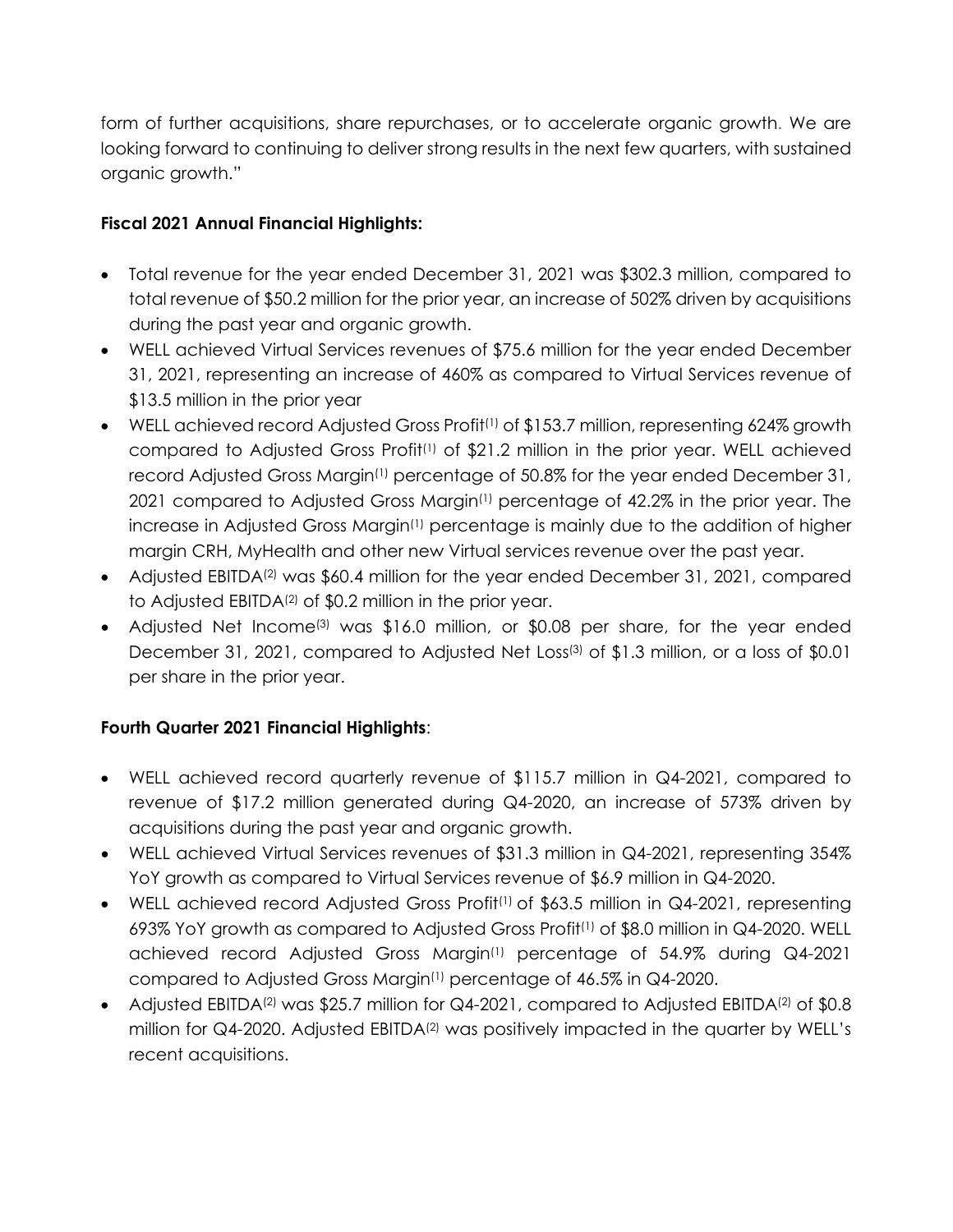• Adjusted Net Income<sup>(3)</sup> was \$5.3 million, or \$0.03 per share, for the quarter ended December 31, 2021, compared to Adjusted Net Income<sup>(3)</sup> of \$2.4 million, or \$0.02 per share in Q4-2020.

#### **Fourth quarter 2021 Patient Visit Metrics:**

Total omni channel patient visits in Q4-2021 increased by 121% to 700,359 compared to Q4- 2020 and reflected a 20% increase as compared to Q3-2021. In addition, MyHealth conducted 146,116 diagnostic visits in Q4-2021, while Wisp completed 126,265 asynchronous patient consultations. Combining WELL's omni-channel patient visits, MyHealth's diagnostic visits and Wisp's asynchronous patient consultations, WELL achieved a total of 972,740 patient interactions in Q4-2021, representing an annual run-rate of 3.89 million patient interactions.

# **Fourth quarter 2021 Business Highlights:**

On October 1, 2021, the Company completed the previously announced acquisition of a majority interest in Wisp for a total consideration of approximately US\$41.3 million, which includes a future conditional earn-out on operating performance of up to approximately US\$7.4 million.

On October 7, 2021, WELL's CRH subsidiary completed a majority stake acquisition of a 51% interest in Pinellas County Anesthesia Associates, LLC, a gastroenterology anesthesia services provider in Florida. The purchase consideration, paid via cash, for the acquisition of the Company's interest was US\$9.2 million.

On November 1, 2021, the Company completed the acquisitions of Uptown Medical and Uptown Allied, consisting of two medical clinics and one allied health clinic in the greater Toronto area. Total purchase consideration was \$1.4 million.

On November 1, 2021, the Company completed the acquisition of AwareMD, an enterprise class EMR provider with a focus on cardiology in addition to other disease specialties including radiology, endocrinology, and rheumatology. Total consideration paid for Aware MD was \$4.5 million, including a conditional earn-out of up to \$3.5 million.

On November 25, 2021, the Company completed a bought deal public offering of \$70 million aggregate principal amount of convertible senior unsecured debentures of the Company due December 31, 2026 at a price of \$1,000 per Debenture, including \$5 million aggregate principal amount of Debentures issued pursuant to the over-allotment option which was exercised in full.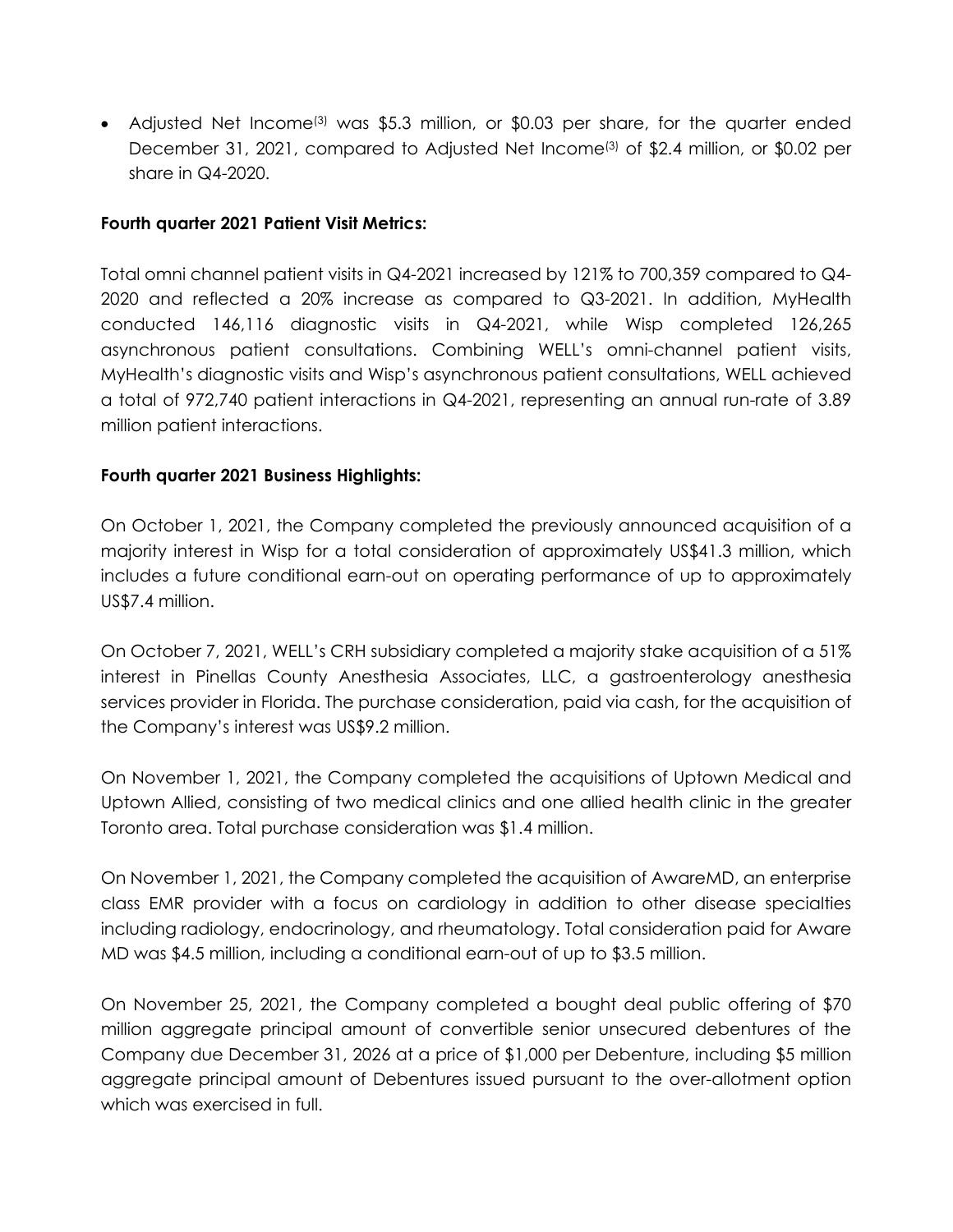On December 1, 2021, the Company completed the acquisition of CognisantMD whose Ocean platform is the category leader in digital patient engagement technology and eReferral software in Canada. Ocean's platform supports over 8,000 physicians, and approximately 35,000 referrals and consults are sent electronically through the platform monthly. Total consideration paid by WELL in connection with the acquisition of CognisantMD was approximately \$17.6 million with an additional performance based earnout of up to approximately \$7.0 million.

# **Events Subsequent to December 31, 2021:**

On February 14, 2022, WELL's wholly owned subsidiary Adracare, met all provincial requirements as part of the validation process to be a verified vendor for virtual care in Ontario. The year-long process required Adracare to demonstrate that its solution met Ontario Health's standards with respect to privacy, security, technology, and functionality. As a result, Adracare is listed on Ontario Health's site as one of few fully validated vendors for virtual care in Ontario.

On March 7, 2022, the Company, via a subsidiary, entered into an asset contribution and exchange agreement to acquire a 100% interest in GCAA, a gastroenterology anesthesia services provider in Connecticut, USA. The purchase consideration, to be paid via cash and holdback liability, for the acquisition of the Company's 100% interest will be US\$12.5 million and is expected to generate more than US\$3M in shareholder EBITDA.

WELL has exceeded its previously announced goal of donating \$100,000, through a \$50,000 corporate donation, and a donation matching program between WELL team members and WELL's CEO. The donations will contribute towards efforts to support the millions of Ukrainian children in immediate danger. Furthermore, WELL is committed to working with Canadian authorities on supporting Ukrainians fleeing the war, with opportunities to work within our Canadian operations.

# **Outlook:**

WELL's outlook remains very positive across all the business units and for the entire Company as a whole. The Company's organic growth coupled with its continued focus on tuck-in acquisitions is expected to catapult WELL's revenue to exceed half a billion in annual revenue in 2022.

WELL's goals for 2022 are to: (i) build out and refine its practitioner enablement platform and deploy its services both internally to WELL healthcare practitioners as well as offer its services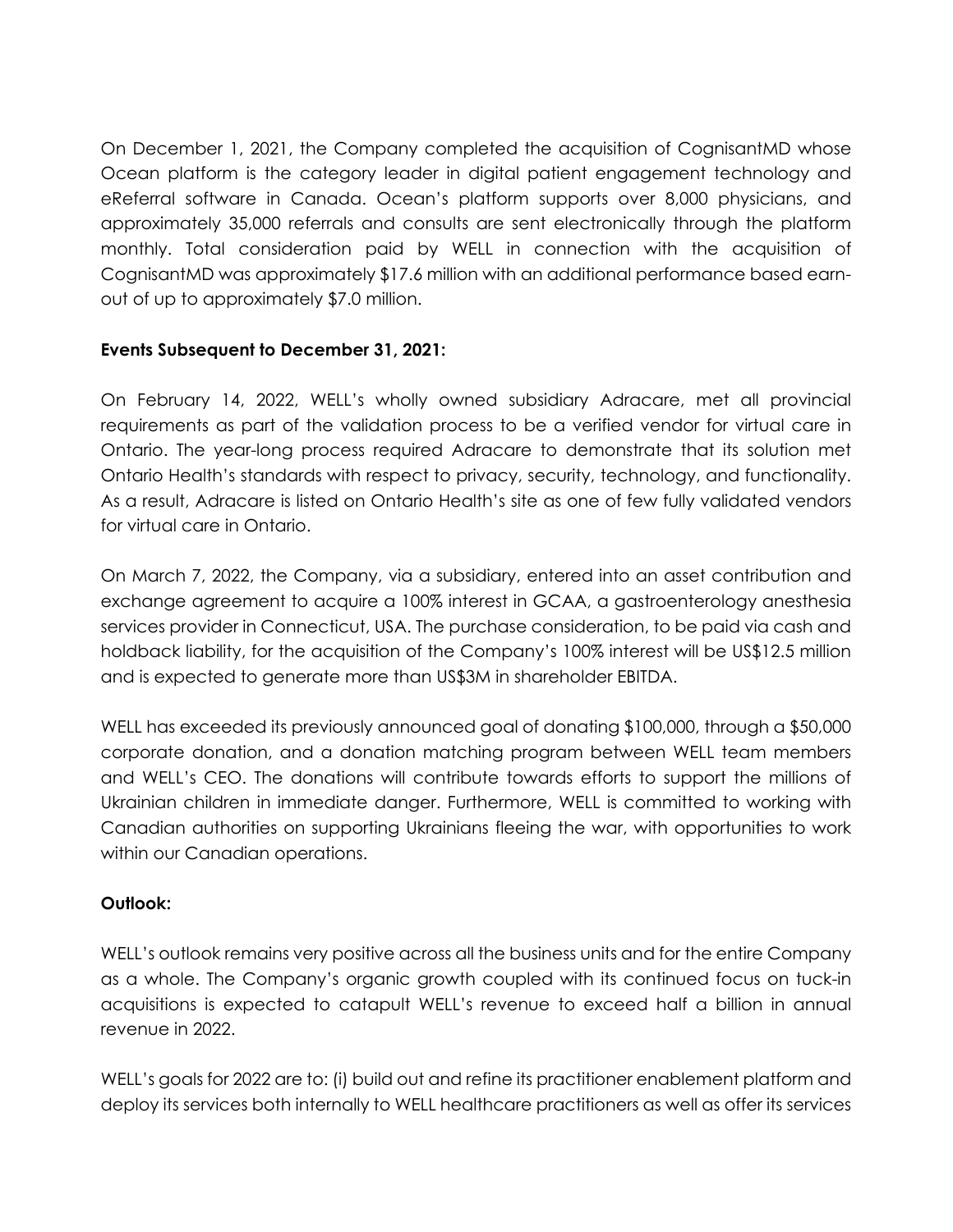to healthcare practitioners outside of the Company; (ii) achieve organic growth across all of its operating business units; (iii) follow a disciplined capital allocation strategy designed to continue to activate organic growth; and (iv) WELL expects to be profitable for the full year 2022, on an Adjusted Net Income basis.

In Canada, WELL is quickly expanding on what it has built -- the most consequential network of non-governmental healthcare assets across the country with significant operations and interoperability between its outpatient clinics, EMR, Diagnostics and Telehealth businesses

In the United States, the combined annualized run-rate revenue of Circle Medical and Wisp is better than US\$80 million based on preliminary March volumes. We are expecting the combined run-rate revenue to exceed US\$100 million later this year.

WELL is a purpose-driven business that aims to transform the world for the better, as such the Company has embarked on an ongoing ESG (Environmental, Social and Governance) program. The Company plans on publishing a report in the coming quarter highlighting WELL's ESG strategy, reporting initiatives and targeted actions.

# **Conference Call:**

WELL will hold a conference call to discuss its 2021 Fourth Quarter and Annual financial results on Thursday, March 31, 2022, at 1:00 pm ET (10:00 am PT). Please use the following dial-in numbers: 416-764-8650 (Toronto local), 778-383-7413 (Vancouver local), 1-888-664- 6383 (Toll-Free) or +1-416-764-8650 (International), with Conference ID: 1776 5709.

The conference call will also be simultaneously webcast and can be accessed at the following audience URL: <https://www.well.company/for-investors/events/>

# **Selected Unaudited Financial Highlights:**

Please see SEDAR for complete copies of the Company's audited annual consolidated financial statements and annual MD&A for the year ended December 31, 2021.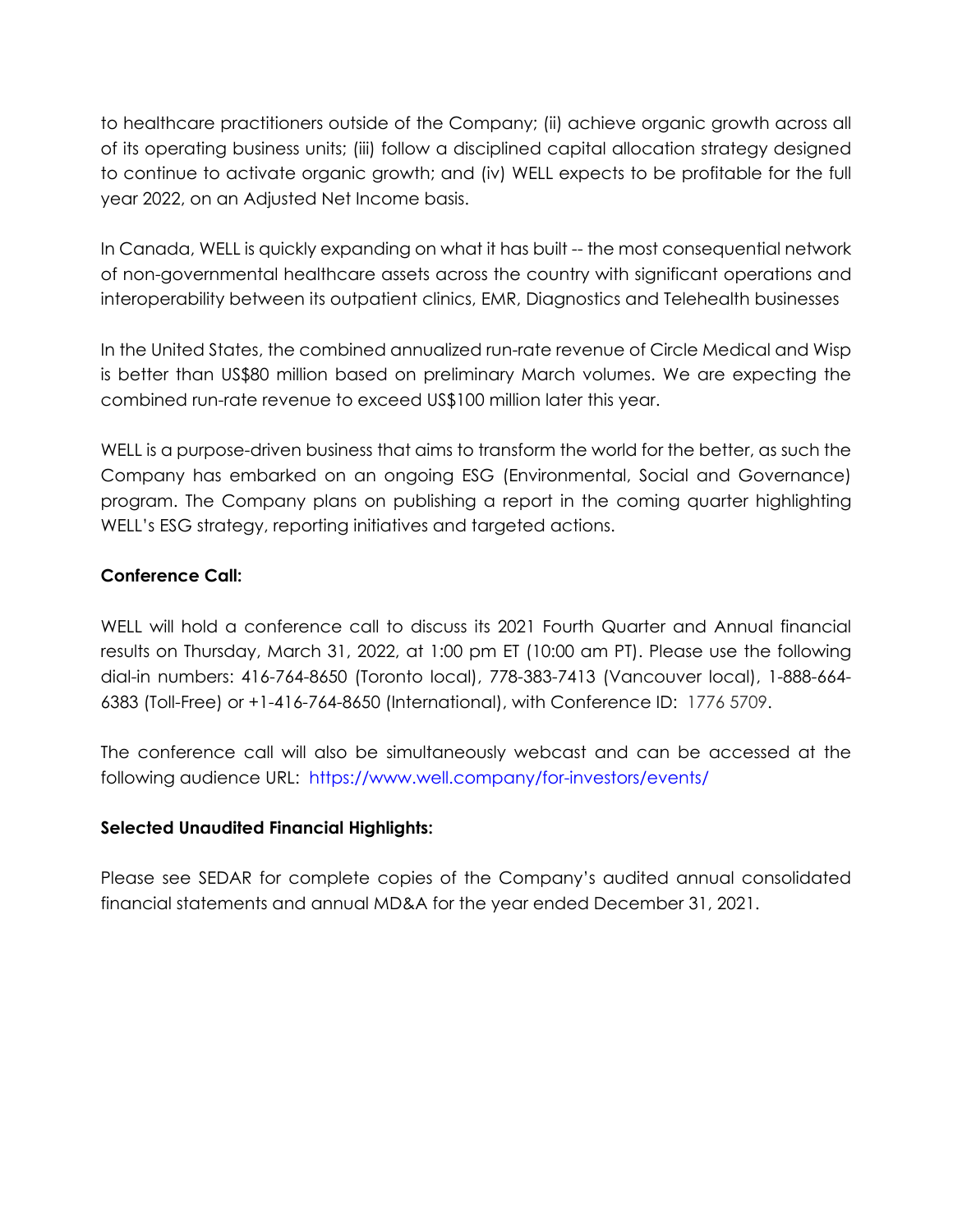|                                                                                |                                     |                          |                              |                         | <b>RESTATED</b> |
|--------------------------------------------------------------------------------|-------------------------------------|--------------------------|------------------------------|-------------------------|-----------------|
|                                                                                | <b>Three</b>                        | Three                    | Three                        |                         |                 |
|                                                                                | months                              | months                   | months                       | <b>Year ended</b>       | Year ended      |
|                                                                                | ended                               | ended                    | ended                        | <b>December</b>         | December        |
|                                                                                | <b>December</b>                     | September                | December                     | 31, 2021                | 31, 2020        |
|                                                                                | 31, 2021                            | 30, 2021                 | 31, 2020                     |                         |                 |
|                                                                                | \$ '000                             | \$ '000                  | \$ '000                      | \$ '000                 | \$ '000         |
| Revenue                                                                        | 115,680                             | 99,291                   | 17,189                       | 302,324                 | 50,240          |
| Cost of sales (excluding depreciation and amortization)                        | (52, 197)                           | (49, 322)                | (9, 188)                     | (148, 629)              | (29, 025)       |
| Adjusted gross profit <sup>(1)</sup>                                           | 63,483                              | 49,969                   | 8,001                        | 153,695                 | 21,215          |
| Adjusted gross margin <sup>(1)</sup>                                           | 54.9%                               | 50.3%                    | 46.5%                        | 50.8%                   | 42.2%           |
| Adjusted EBITDA <sup>(2)</sup>                                                 | 25,679                              | 22,275                   | 765                          | 60,363                  | 194             |
| Net (loss)/income                                                              | 707                                 | (10, 408)                | 5,772                        | (30, 895)               | (3,247)         |
| Adjusted net income (loss) <sup>(3)</sup>                                      | 5,297                               | 12,325                   | 2,392                        | 16,019                  | (1, 341)        |
| Total comprehensive (loss)/income                                              | 6,560                               | (8,965)                  | 5,640                        | (23,980)                | (4,100)         |
| Net (loss) income per share, basic and diluted (in \$)                         | (0.04)                              | (0.06)                   | 0.04                         | (0.23)                  | (0.03)          |
| Adjusted Net (loss)/income per share, basic and diluted (in \$) <sup>(3)</sup> | 0.03                                | 0.06                     | 0.02                         | 0.08                    | (0.01)          |
| Weighted average number of common shares outstanding, basic<br>and diluted     | 208,101,672 203,959,885 151,058,782 |                          |                              | 190,900,309 133,911,242 |                 |
| Reconciliation of net loss to Adjusted EBITDA <sup>(2)</sup>                   |                                     |                          |                              |                         |                 |
| Net (loss)/income for the period                                               | 707                                 | (10, 408)                | 5,772                        | (30, 895)               | (3,247)         |
| Depreciation and amortization                                                  | 8,304                               | 16,326                   | 1,867                        | 38,216                  | 4,592           |
| Income tax expense (recovery)                                                  | 1,580                               | 2,854                    | (4,508)                      | 5,921                   | (4,362)         |
| Interest income                                                                | (69)                                | (71)                     | (218)                        | (555)                   | (454)           |
| Interest expense                                                               | 4,059                               | 3,124                    | 335                          | 8,992                   | 1,935           |
| Rent expense on finance leases                                                 | (1,899)                             | (1,909)                  | (657)                        | (5, 474)                | (2,204)         |
| Stock-based compensation                                                       | 4,263                               | 9,447                    | 1,987                        | 21,012                  | 4,975           |
| Foreign exchange (gain) loss                                                   | 282                                 | (387)                    | 195                          | 4,749                   | 195             |
| Time-based earn-out expense                                                    | 1,805                               | 1,393                    | 628                          | 5,085                   | 1,864           |
| Change in fair value of investments                                            |                                     | $\overline{\phantom{a}}$ | (6,905)                      |                         | (6,905)         |
| Share of net loss of associates                                                | 56                                  | 97                       | 342                          | 209                     | 587             |
| Revenue precluded from recognition under IFRS 15                               | 3,110                               |                          | $\overline{\phantom{0}}$     | 3,110                   |                 |
| Transaction, restructuring, & integration costs expensed                       | 3,481                               | 1,809                    | 1,927                        | 9,993                   | 3,218           |
| Adjusted EBITDA <sup>(2)</sup>                                                 | 25,679                              | 22,275                   | 765                          | 60,363                  | 194             |
| Attributable to WELL shareholders                                              | 15,541                              | 16,449                   | 517                          | 39,698                  | (234)           |
| Attributable to Non-controlling interests                                      | 7,028                               | 5,826                    | 248                          | 17,555                  | 428             |
|                                                                                |                                     |                          |                              |                         |                 |
| Adjusted EBITDA <sup>(2)</sup><br>Canada and others                            | 1,177                               | 3,483                    | 428                          | 3,020                   | (143)           |
| US operations                                                                  | 21,392                              | 18,792                   | 337                          | 54,233                  | 337             |
| Adjusted EBITDA <sup>(2)</sup> attributable to WELL shareholders               |                                     |                          |                              |                         |                 |
| Canada and others                                                              | 955                                 | 3,278                    | 282                          | 2,164                   | (469)           |
| US operations                                                                  | 14,586                              | 13,171                   | 235                          | 37,534                  | 235             |
| Adjusted EBITDA <sup>(2)</sup> attributable to Non-controlling interests       |                                     |                          |                              |                         |                 |
| Canada and others                                                              | 221                                 | 206                      | 146                          | 856                     | 326             |
| US operations                                                                  | 6,807                               | 5,620                    | 102                          | 16,699                  | 102             |
| Reconciliation of net loss to Adjusted Net Income/(loss) <sup>(3)</sup>        |                                     |                          |                              |                         |                 |
| Net (loss)/income for the period                                               | 707                                 | (10, 408)                | 5,772                        | (30, 895)               | (3,247)         |
| Amortization of intangible assets                                              | 4,922                               | 13,825                   | 1,232                        | 30,599                  | 2,448           |
| Time-based earn-out expense                                                    | 1,805                               | 1,393                    | 628                          | 5,085                   | 1,864           |
| Stock-based compensation                                                       | 4,263                               | 9,447                    | 1,987                        | 21,012                  | 4,975           |
| Change in fair value of investments                                            |                                     |                          | (6,905)                      |                         | (6,905)         |
| Non-controlling interest included in net income                                | (9,510)                             | (1,932)                  | (322)                        | (12,892)                | (476)           |
| Revenue precluded from recognition under IFRS 15                               | 3,110                               |                          | $\qquad \qquad \blacksquare$ | 3,110                   |                 |
| Adjusted Net Income/(loss) <sup>(3)</sup>                                      | 5,297                               | 12,325                   | 2,392                        | 16,019                  | (1, 341)        |
| Adjusted Net Income (loss) per share (3)                                       | 0.03                                | 0.06                     | 0.02                         | 0.08                    | (0.01)          |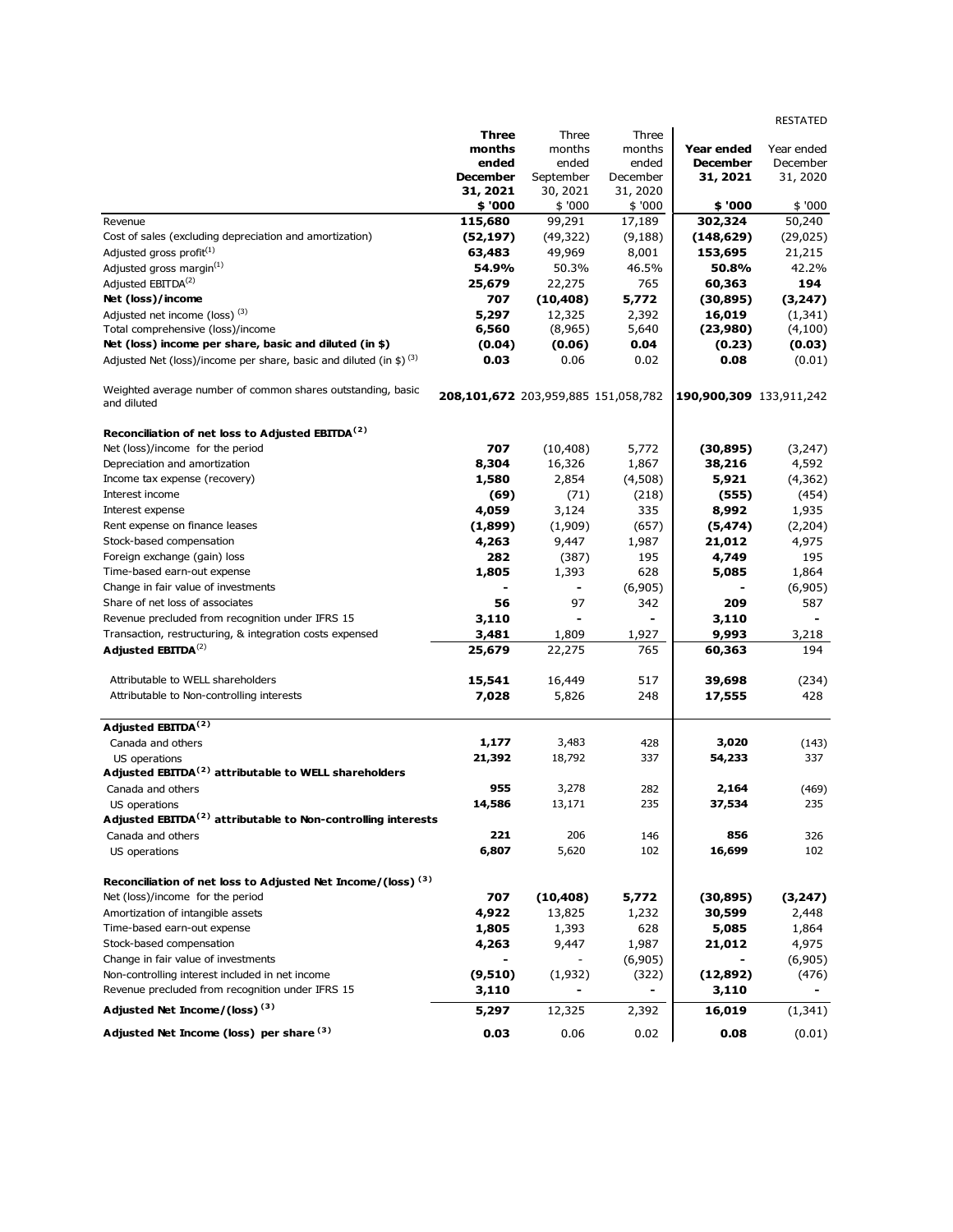#### **Footnotes:**

- (1) **Non-GAAP financial measure and ratio**. **Adjusted gross profit** and **adjusted gross margin** do not have any standardized meaning under IFRS and therefore may not be comparable to similar measures presented by other issuers. The Company defines adjusted gross profit as revenue less cost of sales (excluding depreciation and amortization) and adjusted gross margin as adjusted gross profit as a percentage of revenue. Adjusted gross profit and adjusted gross margin should not be construed as an alternative for revenue or net loss determined in accordance with IFRS. The Company does not present gross profit in the financial statements as it is a non-GAAP financial measure. The Company believes that adjusted gross profit and adjusted gross margin are meaningful metrics that are often used by readers to measure the Company's efficiency of selling its products and services.
- (2) **Non-GAAP financial measure**. Earnings before interest, taxes, depreciation, and amortization ("**EBITDA**") and Adjusted EBITDA should not be construed as alternatives to net income/loss determined in accordance with IFRS. EBITDA and Adjusted EBITDA do not have any standardized meaning under IFRS and therefore may not be comparable to similar measures presented by other issuers. The Company defines **Adjusted EBITDA** as EBITDA (i) less net rent expense on premise leases considered to be finance leases under IFRS and (ii) before transaction, restructuring, and integration costs, time-based earn-out expense, change in fair value of investments, share of loss of associates, foreign exchange gain/loss, and stock-based compensation expense, and (iii) Revenue precluded from recognition under IFRS 15 that relates to certain patient services revenue that the Company believes should be recognized as revenue based on its contractual relationships. For the year ended December 31, 2021, the Company was precluded from recognizing certain potential patient services revenue under IFRS 15 - Revenue from contracts with customers. IFRS 15 requires that certain conditions be met in order to recognize revenue, including that it is probable that the Company will collect the amount recognized, which is based upon a customer's ability and intention to pay. The Company determined that there was insufficient certainty regarding a customer's intent to pay \$3,110 and therefore did not recognize the revenue. The Company has an agreement setting fixed reimbursement rates for the provision of anesthesia services for which collections have not been received as a result of what the Company believes to be an administrative issue. The Company will recognize these amounts as revenue only if and when they are ultimately collected. The Company considers Adjusted EBITDA a financial metric that measures cash that the Company can use to fund working capital requirements, service future interest and principal debt repayments and fund future growth initiatives.
- (3) **Non-GAAP financial measure and ratio.** The Company defines **Adjusted Net Income** as net income, after excluding the effects of stock-based compensation expense, amortization of acquired intangibles, time-based earnout expense, change in fair value of investments, non-controlling interests, and revenue precluded from recognition under IFRS 15 that relates to certain patient services revenue that the Company believes should be recognized as revenue based on its contractual relationships. For the year ended December 31, 2021, the Company was precluded from recognizing certain potential patient services revenue under IFRS 15 - Revenue from contracts with customers. IFRS 15 requires that certain conditions be met in order to recognize revenue, including that it is probable that the Company will collect the amount recognized, which is based upon a customer's ability and intention to pay. The Company determined that there was insufficient certainty regarding a customer's intent to pay \$3,110 and therefore did not recognize the revenue. The Company has an agreement setting fixed reimbursement rates for the provision of anesthesia services for which collections have not been received as a result of what the Company believes to be an administrative issue. The Company will recognize these amounts as revenue only if and when they are ultimately collected. **Adjusted Net Income Per Share** is Adjusted Net Income dividend by weighted average number of shares outstanding. The Company believes that these non-GAAP financial measure and ratio provide useful information to analyze our results, enhance a reader's understanding of past financial performance and allow for greater understanding with respect to key metrics used my management in decision making. More specifically, WELL believes Adjusted Net Income is a financial metric that tracks the earning power of the business that is available to WELL shareholders. Adjusted Net income and Adjusted Net income Per Share are not recognized measure and ratio for financial statement presentation under IFRS and do not have a standardized meaning. As such, these measures may not be comparable to similar measures or ratios presented by other companies. Adjusted Net Income and Adjusted Net Income Per Share should be considered a supplement to, and not as a substitute for, or superior to, the corresponding measures calculated in accordance with IFRS.

#### **WELL HEALTH TECHNOLOGIES CORP.**

Per: "Hamed Shahbazi" Hamed Shahbazi Chief Executive Officer, Chairman and Director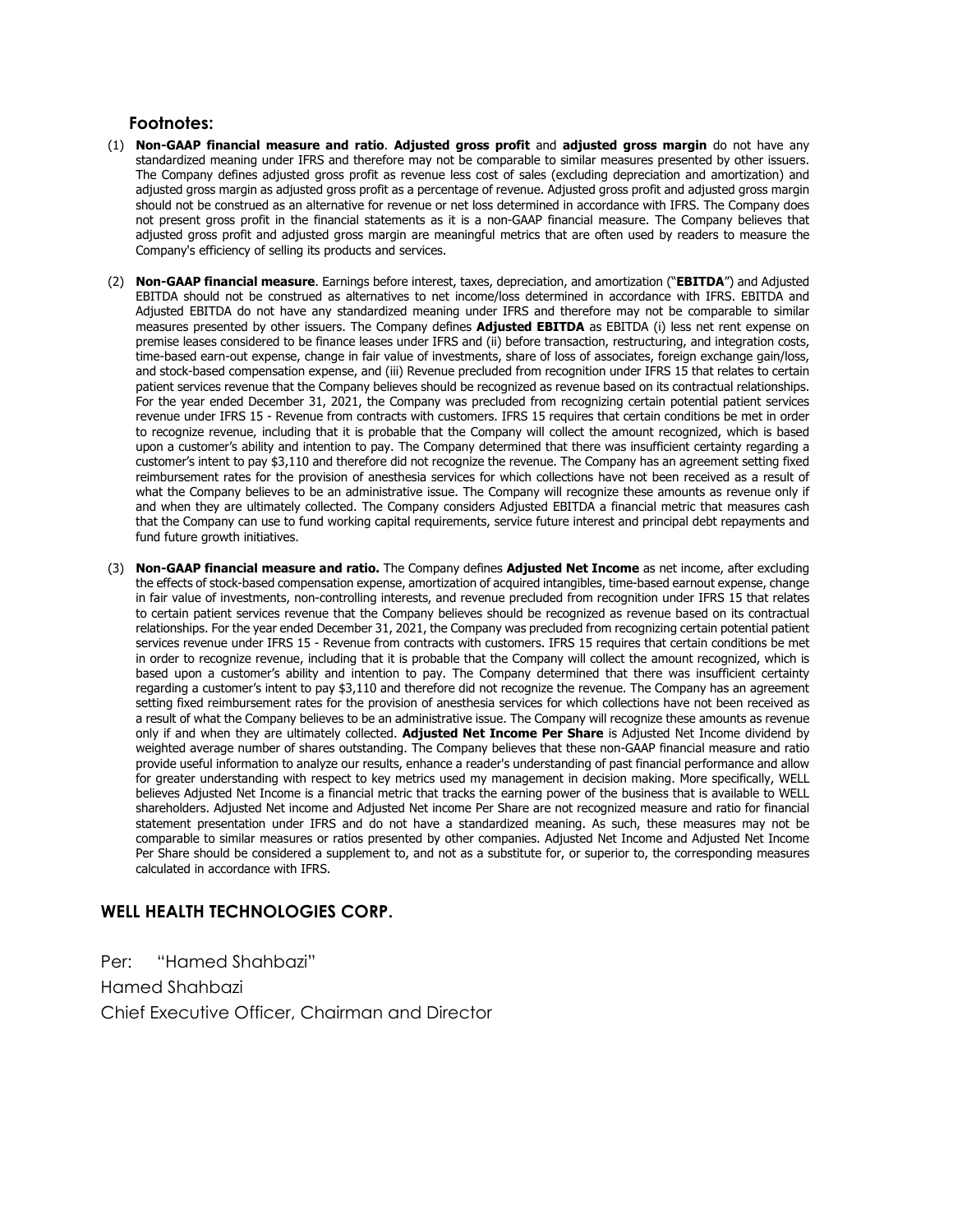# **About WELL Health Technologies Corp.**

WELL is a practitioner focused digital healthcare company whose overarching objective is to positively impact health outcomes to empower and support healthcare practitioners and their patients. WELL has built an innovative practitioner enablement platform that includes comprehensive end-to-end practice management tools inclusive of virtual care and digital patient engagement capabilities as well as Electronic Medical Records (EMR), Revenue Cycle Management (RCM) and data protection services. WELL uses this platform to power healthcare practitioners both inside and outside of WELL's own omni-channel patient services offerings. As such, WELL owns and operates Canada's largest network of outpatient medical clinics serving primary and specialized healthcare services and is the provider of a leading multi-national, multi-disciplinary telehealth offering. WELL is publicly traded on the Toronto Stock Exchange under the symbol "WELL" and is part of the TSX Composite Index. To learn more about the Company, please visit: www.well.company.

# **Forward-Looking Statements**

This news release may contain "Forward-Looking Information" within the meaning of applicable Canadian securities laws, including, without limitation: information regarding the Company's goals, strategies and growth plans; expectations regarding continued revenue and EBITDA growth; the expected benefits and synergies of completed acquisitions; capital allocation plans in the form of more acquisitions or share repurchases; the expected financial performance as well as information in the "Outlook" section herein. Forward-Looking Information are necessarily based upon a number of estimates and assumptions that, while considered reasonable by management, are inherently subject to significant business, economic and competitive uncertainties, and contingencies. Forward-Looking Information generally can be identified by the use of forward-looking words such as "may", "should", "will", "could", "intend", "estimate", "plan", "anticipate", "expect", "believe" or "continue", or the negative thereof or similar variations. Forward-Looking Information involve known and unknown risks, uncertainties and other factors that may cause future results, performance, or achievements to be materially different from the estimated future results, performance or achievements expressed or implied by the Forward-Looking Information and the Forward-Looking Information are not guarantees of future performance. WELL's comments expressed or implied by such Forward-Looking Information are subject to a number of risks, uncertainties, and conditions, many of which are outside of WELL 's control, and undue reliance should not be placed on such information. Forward-Looking Information are qualified in their entirety by inherent risks and uncertainties, including: direct and indirect material adverse effects from the COVID-19 pandemic; adverse market conditions; risks inherent in the primary healthcare sector in general; regulatory and legislative changes; that future results may vary from historical results; inability to obtain any requisite future